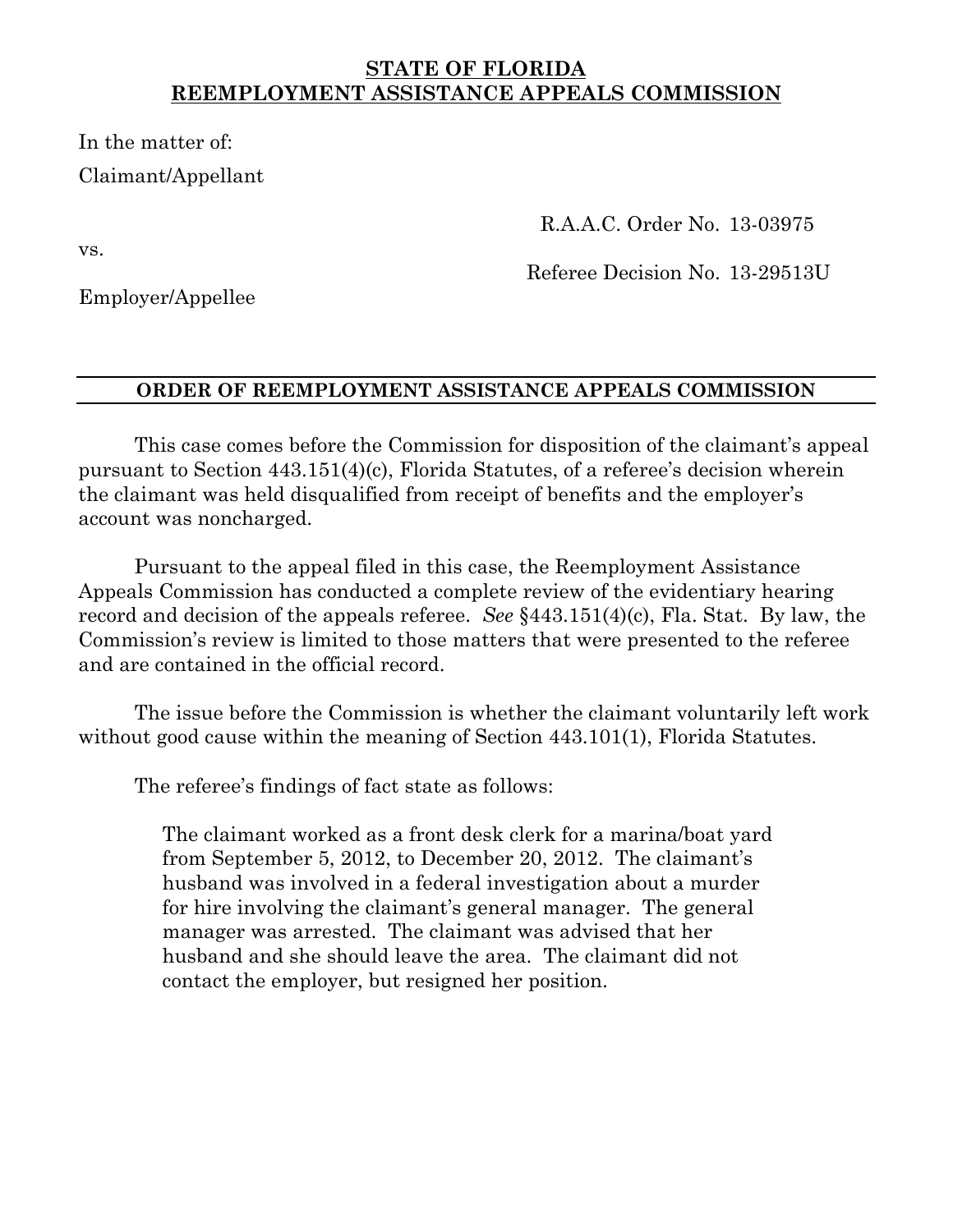Based on these findings, the referee concluded that the claimant voluntarily left work without good cause attributable to the employing unit. Upon review of the record and the arguments on appeal, the Commission concludes the referee's decision as to the issue of good cause is legally erroneous and not in accord with the law; accordingly, it is reversed.

Section 443.101(1), Florida Statutes, provides that an individual shall be disqualified from receipt of benefits for voluntarily leaving work without good cause attributable to the employing unit. Good cause is such cause as "would reasonably impel the average able-bodied qualified worker to give up his or her employment." *Uniweld Products, Inc. v. Industrial Relations Commission*, 277 So. 2d 827 (Fla. 4th DCA 1973). Moreover, the courts have held that, whenever *feasible*, an individual is expected to expend reasonable efforts to preserve his or her employment. *Glenn v. Florida Unemployment Appeals Commission*, 516 So. 2d 88 (Fla. 3d DCA 1987).

 A review of the hearing record reflects the claimant was advised by a Federal Drug Enforcement Administration (DEA) agent to leave Florida after the general manager/partial owner of the employer was arrested for allegedly hiring a contract killer to murder another individual. The contract killer allegedly hired by the employer's general manager/partial owner was the claimant's husband, who was working as an undercover DEA agent. The DEA agent advised the claimant and her husband not to communicate with anyone prior to leaving the state. In compliance with the agent's advice, the claimant and her husband relocated to Colorado on the same day the general manager/partial owner was arrested. The DEA agent, who testified at the hearing, stated that due to the ongoing investigation of the employer's general manager/partial owner, both the claimant and her husband were at risk if they remained in Florida. Based on these facts, the referee held the claimant disqualified, reasoning that, while she left employment for a personally compelling reason, it was not attributable to the employer.

Contrary to the referee's reasoning, absent the DEA investigation and arrest of the employer's general manager/partial owner, the claimant and her husband would not have been advised to leave the state for their safety and the claimant would have remained employed. While the actions attributable to the employer were not actions directed to the claimant as an employee, the Commission has concluded that the doctrine of good cause will, in an appropriate case, apply to non-employment actions that directly impact the claimant's employment. For example, in U.A.C. Order No. 11-00412 (April 12, 2011), the Commission concluded that the claimant therein left employment for good cause attributable to the employer because his sister was sexually harrassed by the owner of the employer. The doctrine of good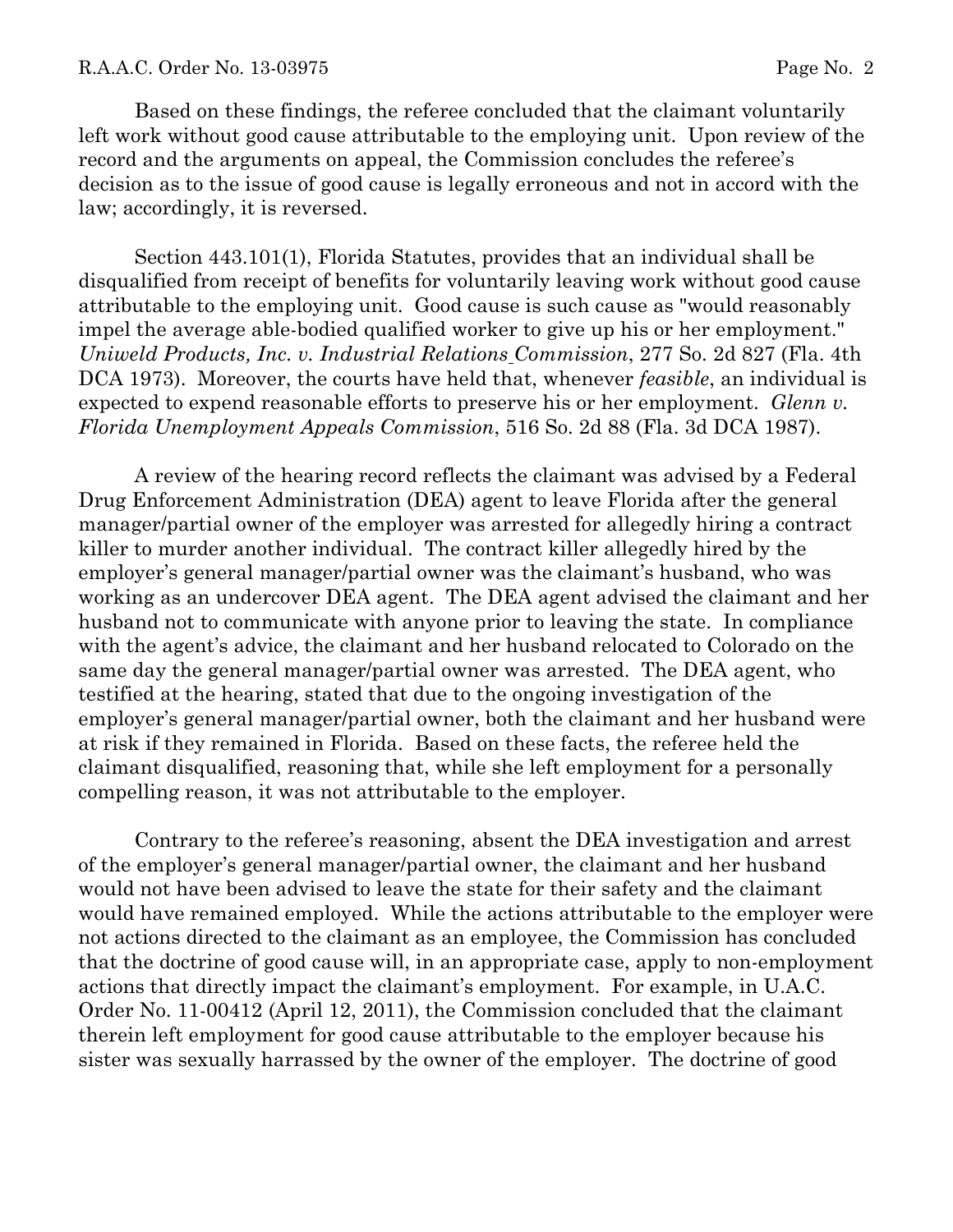cause has also been recognized to apply when a claimant leaves employment due to reasonable fears regarding the claimant's safety while working for the employer. *Tannariello v. Federation of Public Employees*, 437 So. 2d 799, 800 (Fla. 4th DCA 1983). Either of these grounds is sufficent to establish good cause attributable to the employer in this case.

Moreover, it was not feasible for the claimant to attempt to preserve her employment by contacting the employer because she had been advised by the DEA agent not to communicate with anyone prior to relocating. Under the specific facts of this case, the Commission concludes the claimant quit with good cause attributable to the employer. The claimant, therefore, is not disqualified from the receipt of benefits.

 The decision of the appeals referee is reversed. If otherwise eligible, the claimant is entitled to benefits. The employer's record shall be charged with its proportionate share of benefits paid in connection with this claim.

It is so ordered.

# REEMPLOYMENT ASSISTANCE APPEALS COMMISSION

Frank E. Brown, Chairman Thomas D. Epsky, Member Joseph D. Finnegan, Member

> This is to certify that on 7/11/2013 ,

the above Order was filed in the office of the Clerk of the Reemployment Assistance Appeals Commission, and a copy mailed to the last known address of each interested party.

By: Kady Thomas Deputy Clerk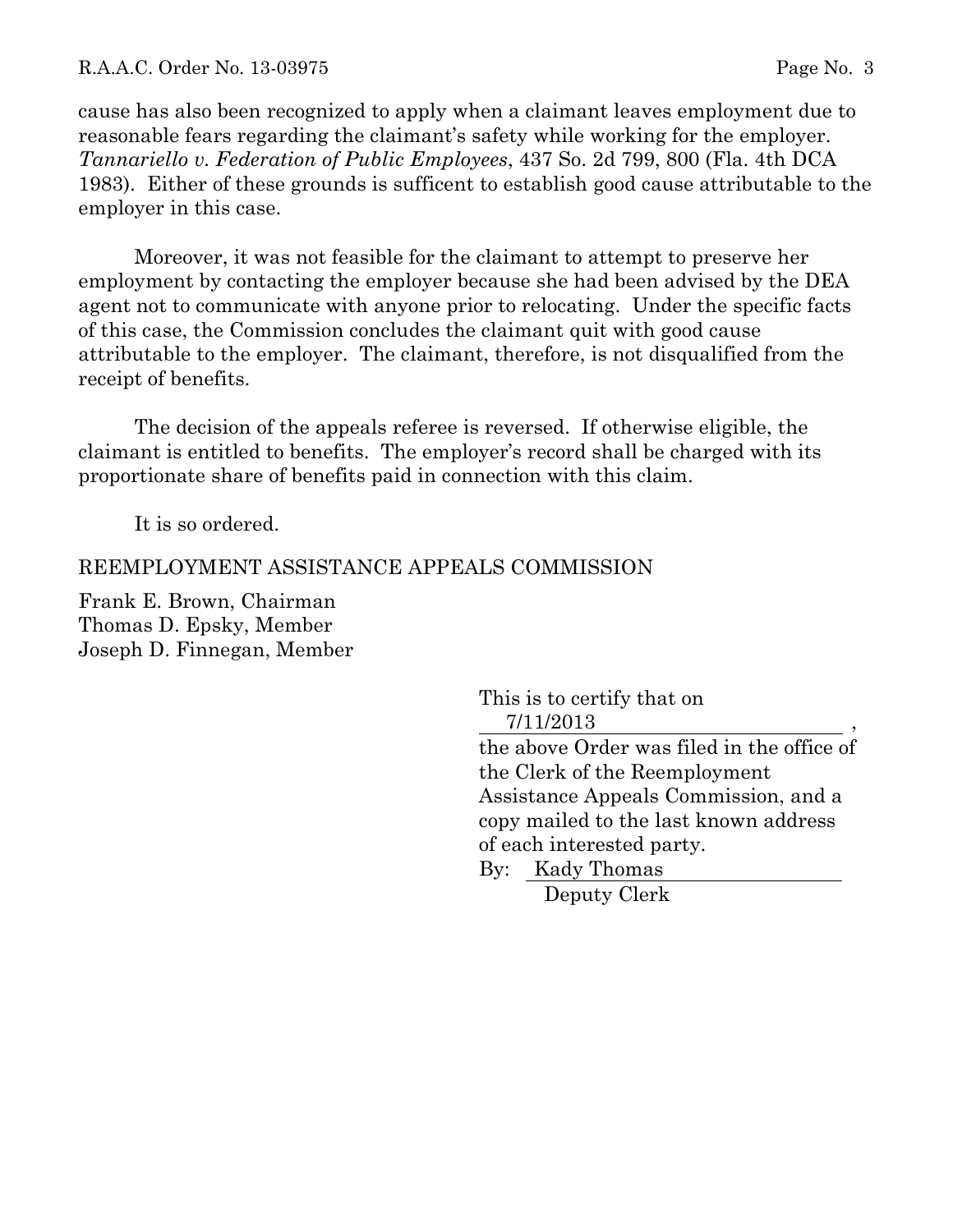

#### DEPARTMENT OF ECONOMIC OPPORTUNITY Reemployment Assistance Appeals MSC 350WD CALDWELL BUILDING **107 EAST MADISON STREET** TALLAHASSEE FL 32399-4143

| IIMPORTANT: | For free translation assistance, you may call 1-800-204-2418. Please do not delay, as there is a limited time to appeal.               |
|-------------|----------------------------------------------------------------------------------------------------------------------------------------|
|             | IMPORTANTE: Para recibir ayuda gratuita con traducciones, puede llamar al 1-800-204-2418. Por favor hágalo lo antes posible, ya que el |
|             | tiempo para apelar es limitado.                                                                                                        |
| ∦ENPòTAN:   | Pou yon intèpret asisté ou gratis, nou gendwa rélé 1-800-204-2418. Sil vou plè pa pràn àmpil tàn, paské tàn limité pou ou ranpli       |
|             | apèl la.                                                                                                                               |

#### Docket No. 2013-29513U

**CLAIMANT/Appellant** 

#### Jurisdiction: §443.151(4)(a)&(b) Florida Statutes

## **EMPLOYER/Appellee**

APPEARANCES: CLAIMANT & EMPLOYER

LOCAL OFFICE #: 3565-0

# **DECISION OF APPEALS REFEREE**

# Important appeal rights are explained at the end of this decision. Derechos de apelación importantes son explicados al final de esta decisión. Yo eksplike kèk dwa dapèl enpòtan lan fen desizyon sa a.

### **Issues Involved:**

SEPARATION: Whether the claimant was discharged for misconduct connected with work or voluntarily left work without good cause as defined in the statute, pursuant to Sections  $443.101(1)$ ,  $(9)$ ,  $(10)$ ,  $(11)$ ;  $443.036(30)$ , Florida Statutes: Rule 73B-11.020, Florida Administrative Code.

CHARGES TO EMPLOYMENT RECORD: Whether benefit payments made to the claimant shall be charged to the employment record of the employer, pursuant to Sections 443.101(9); 443.131(3)(a), Florida Statutes; Rules 73B-10.026, 11.018. Florida Administrative Code. (If employer charges are not at issue on the current claim, the hearing may determine charges on a subsequent claim.)

Findings of Fact: The claimant worked as a front desk clerk for a marina/boat yard from September 5, 2012, to December 20, 2012. The claimant's husband was involved in a federal investigation about a murder for hire involving the claimant's general manager. The general manager was arrested. The claimant was advised that her husband and she should leave the area. The claimant did not contact the employer, but resigned her position.

**Conclusions of Law:** The law provides that a claimant who voluntarily left work without good cause as defined in the statute will be disqualified for benefits. "Good cause" includes only cause attributable to the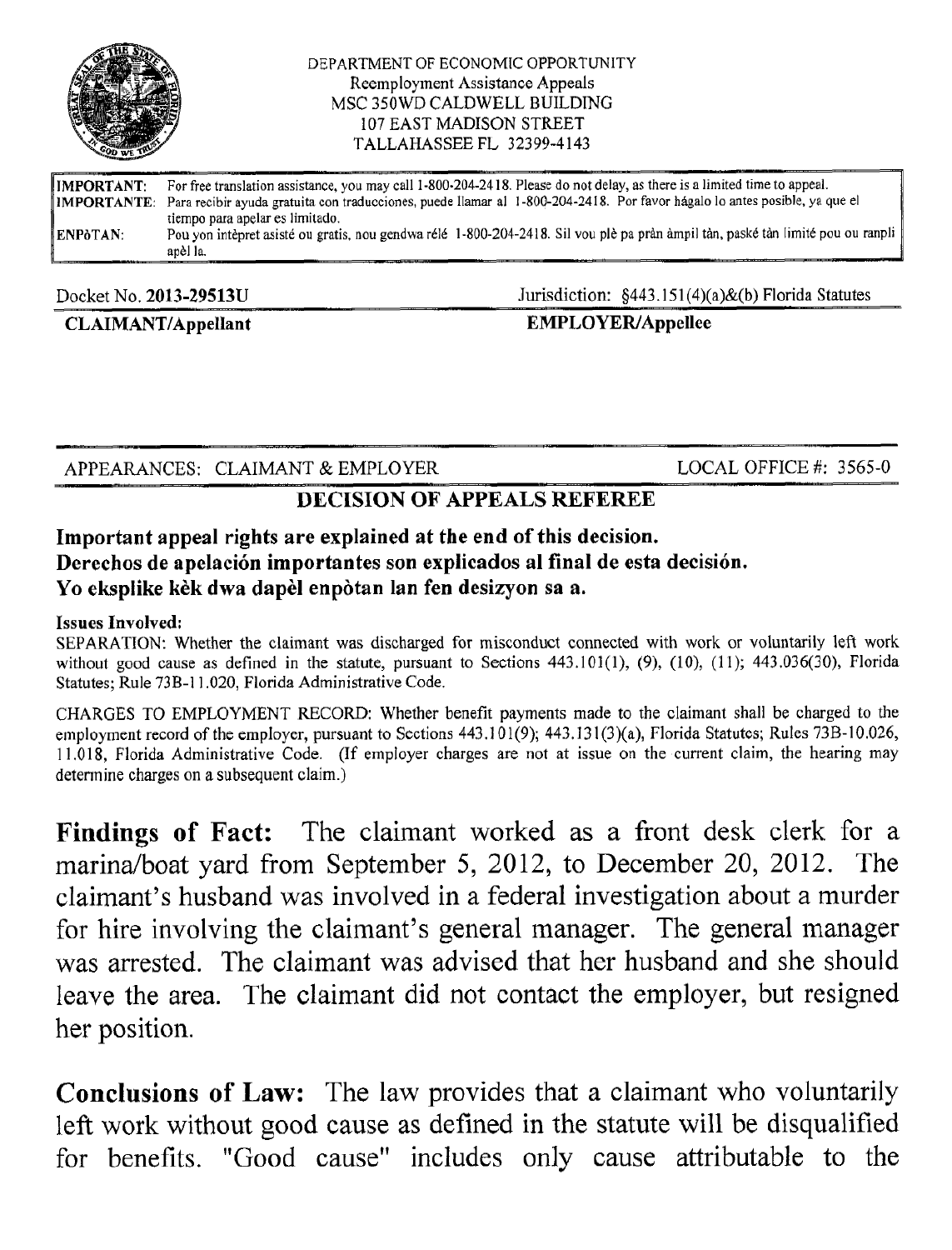employing unit or illness or disability of the claimant requiring separation from the work. However, a claimant who voluntarily left work to return immediately when called to work by a permanent employing unit that temporarily terminated the claimant's work within the previous 6 calendar months, or to relocate due to a military-connected spouse's permanent change of station, activation, or unit deployment orders, is not subject to this disqualification.

Since the claimant left employment for reasons other than those listed above, Florida Reemployment Assistance law requires disqualification. Although the claimant's reasons for leaving the job may have been personally compelling, they do not meet the qualification requirements for Reemployment Assistance benefits.

Decision: The determination dated April 2, 2013, is AFFIRMED. The claimant is disqualified from receiving benefits from December 16, 2012, and until the claimant earns \$3,927. The account record of the employer (2987691) shall be non-charged.

If this decision disqualifies and/or holds the claimant ineligible for benefits already received, the claimant will be required to repay those benefits. The specific amount of any overpayment will be calculated by the department and set forth in a separate overpayment determination, unless specified in this decision. However, the time to request review of this decision is as shown above and is not stopped, delayed or extended by any other determination, decision or order.

This is to certify that a copy of the above decision was mailed to the last known address of each interested party on May 1, 2013.

PEGGY LEIGHT Appeals Referee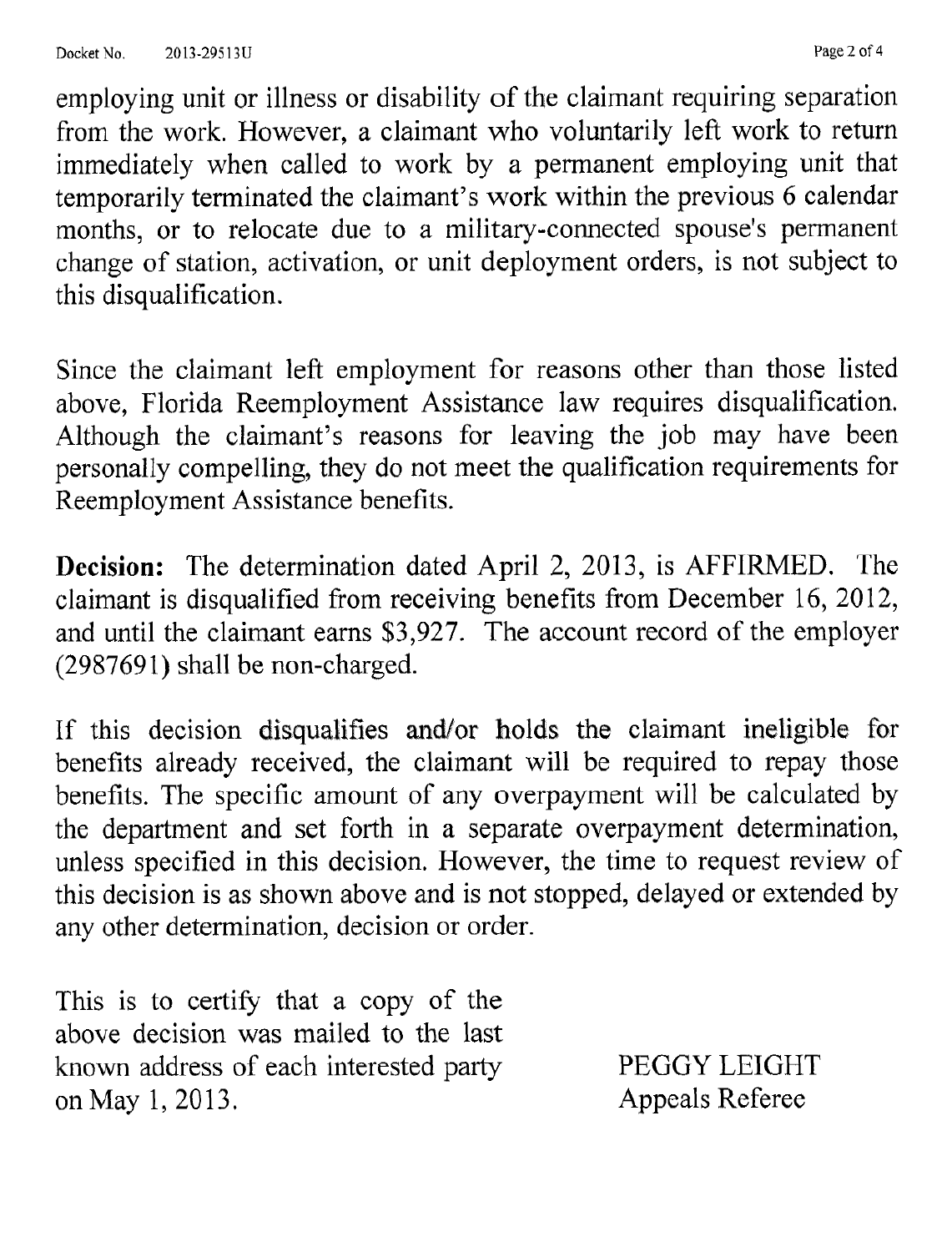**ARTER, Deputy Clerk** 

**IMPORTANT - APPEAL RIGHTS:** This decision will become final unless a written request for review or reopening is filed within 20 calendar days after the mailing date shown. If the 20<sup>th</sup> day is a Saturday, Sunday or holiday defined in F.A.C. 73B-21.004, filing may be made on the next day that is not a Saturday. Sunday or holiday. If this decision disqualifies and/or holds the claimant ineligible for benefits already received, the claimant will be required to repay those benefits. The specific amount of any overpayment will be calculated by the Department and set forth in a separate overpayment determination. However, the time to request review of this decision is as shown below and is not stopped, delayed or extended by any other determination, decision or order.

# A party who did not attend the hearing for good cause may request reopening, including the reason for not attending, at https://iap.floridajobs.org/ or by writing to the address at the top of this decision. The date the confirmation number is generated will be the filing date of a request for reopening on the Appeals Web Site.

A party who attended the hearing and received an adverse decision may file a request for review to the Reemployment Assistance Appeals Commission, Suite 101 Rhyne Building, 2740 Centerview Drive, Tallahassee, Florida 32399-4151; (Fax: 850-488-2123); https://raaciap.floridajobs.org/, If mailed, the postmark date will be the filing date. If faxed, hand-delivered, delivered by courier service other than the United States Postal Service, or submitted via the Internet, the date of receipt will be the filing date. To avoid delay, include the docket number and claimant's social security number. A party requesting review should specify any and all allegations of error with respect to the referee's decision, and provide factual and/or legal support for these challenges. Allegations of error not specifically set forth in the request for review may be considered waived.

**IMPORTANTE - DERECHOS DE APELACIÓN:** Esta decisión pasará a ser final a menos que una solicitud por escrito para revisión o reapertura se registre dentro de 20 días de calendario después de la fecha marcada en que la decisión fue remitida por correo. Si el vigésimo (20) día es un sábado, un domingo o un feriado definidos en F.A.C. 73B-21.004, el registro de la solicitud se puede realizar en el día siguiente que no sea un sábado, un domingo o un feriado. Si esta decisión descalifica y/o declara al reclamante como inelegible para recibir beneficios que va fueron recibidos por el reclamante, se le requerirá al reclamante rembolsar esos beneficios. La cantidad específica de cualquier sobrepago (pago excesivo de beneficios) será calculada por la Agencia y establecida en una determinación de pago excesivo de beneficios que será emitida por separado. Sin embargo, el límite de tiempo para solicitar la revisión de esta decisión es como se establece anteriormente y dicho límite no es detenido, demorado o extendido por ninguna otra determinación, decisión u orden.

Una parte que no asistió a la audiencia por una buena causa puede solicitar una reapertura, incluyendo la razón por no haber comparecido en la audiencia, en https://iap.floridajobs.org/ o escribiendo a la dirección en la parte superior de esta decisión. La fecha en que se genera el número de confirmación será la fecha de registro de una solicitud de reapertura realizada en el Sitio Web de la Oficina de Apelaciones.

Una parte que asistió a la audiencia y recibió una decisión adversa puede registrar una solicitud de revisión con la Comisión de Apelaciones de Desempleo; Reemployment Assistance Appeals Commission, Suite 101 Rhyne Tallahassee, 32399-4151: 2740 Centerview Drive, Florida (Fax: 850-488-2123); Building. https://raaciap.floridajobs.org/. Si la solicitud es enviada por correo, la fecha del sello de la oficina de correos